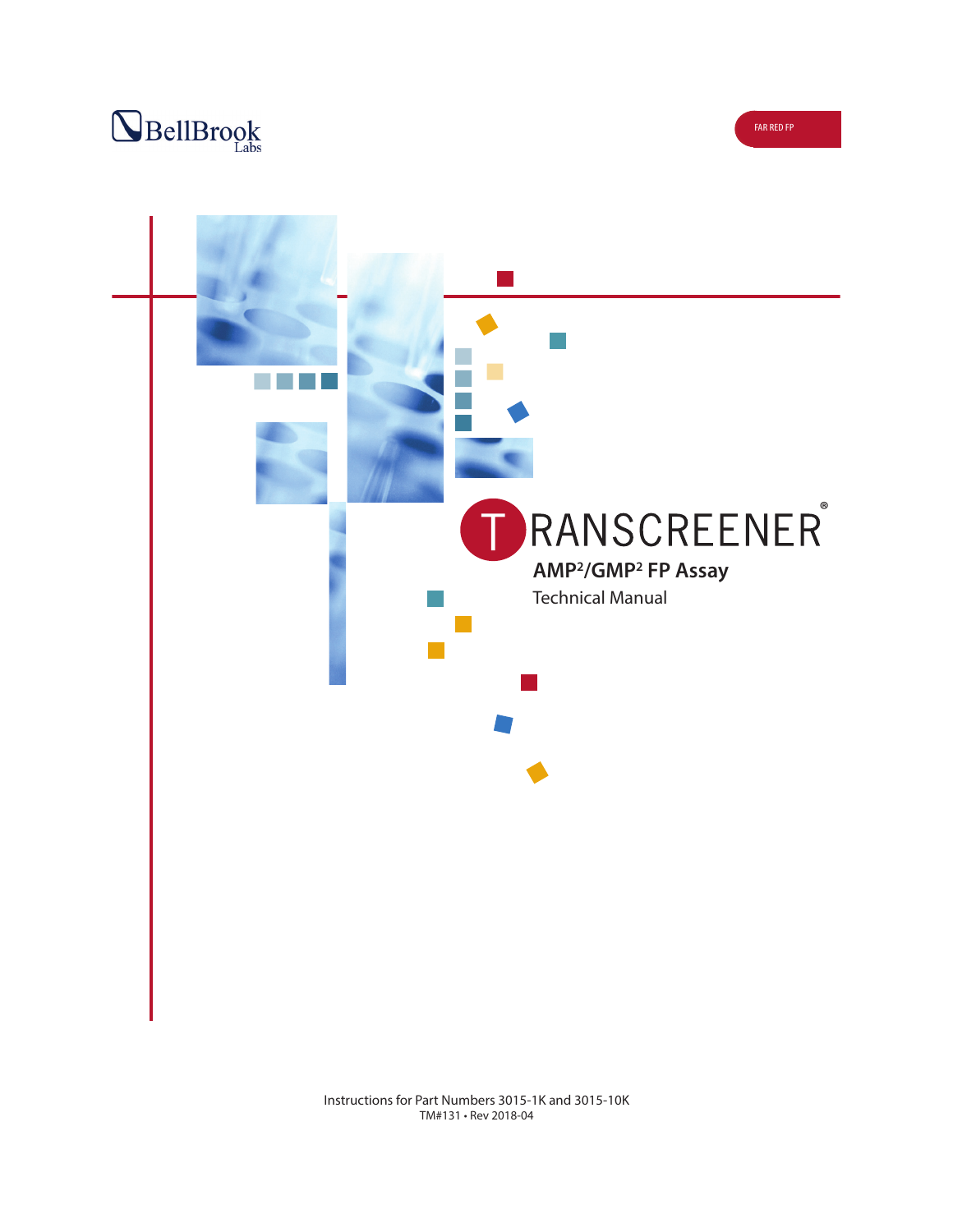

# **Transcreener® AMP2/GMP2 FP Assay Technical Manual**

### **Contents**

| 2.0              |  |
|------------------|--|
| 3.0 <sub>2</sub> |  |
| 4.0              |  |
| 5.0              |  |
| 6.0              |  |
| 7.0              |  |
| 8.0              |  |

©2018 BellBrook Labs. All rights reserved.

U.S. Patent 7,332,278, 7,355,010 and 7,378,505 issued. U.S. Patent Application Nos. 11/353,500, 11/958,515 and 11/958,965, U.S. Divisional Application 12/029,932, and International Patent Application Nos. PCT/US07/088111, European Application Nos. 04706975.2 and 05785285.7, Canadian Application 2,514,877, and Japanese Application 2006-503179 applied. The purchase of this product conveys to the buyer the non-transferable right to use the purchased amount of the product and components of the product in research conducted by the buyer (whether the buyer is an academic or for-profit entity). The buyer cannot sell or otherwise transfer (a) this product (b) its components or (c) materials made using this product or its components to a third party or otherwise use this product or its components or materials made using this product or its components for Commercial Purposes other than use of the product or its components to provide a service, information, or data. Commercial Purposes means any activity by a party for consideration other than use of the product or its components to provide a service, information, or data and may include, but is not limited to: (1) use of the product or its components in manufacturing; (2) use of the product or its components for therapeutic, diagnostic or prophylactic purposes; or (3) resale of the product or its components, whether or not such product or its components are resold for use in research. BellBrook Labs LLC will not assert a claim against the buyer of infringement of the above patents based upon the manufacture, use, or sale of a therapeutic, clinical diagnostic, vaccine or prophylactic product developed in research by the buyer in which this product or its components was employed, provided that neither this product nor any of its components was used in the manufacture of such product. If the purchaser is not willing to accept the limitations of this limited use statement, BellBrook Labs LLC is willing to accept return of the product with a full refund. For information on purchasing a license to this product for purposes other than research, contact Licensing Department, BellBrook Labs LLC, 5500 Nobel Drive, Suite 230, Madison, Wisconsin 53711. Phone (608)443-2400. Fax (608)441-2967.

Transcreener® HTS Assay Platform is a patented technology of BellBrook Labs. Transcreener is a registered trademark of BellBrook Labs.

Alexa Fluor is a registered trademark of Molecular Probes, Inc (Invitrogen). Corning is a registered trademark of Corning Incorporated.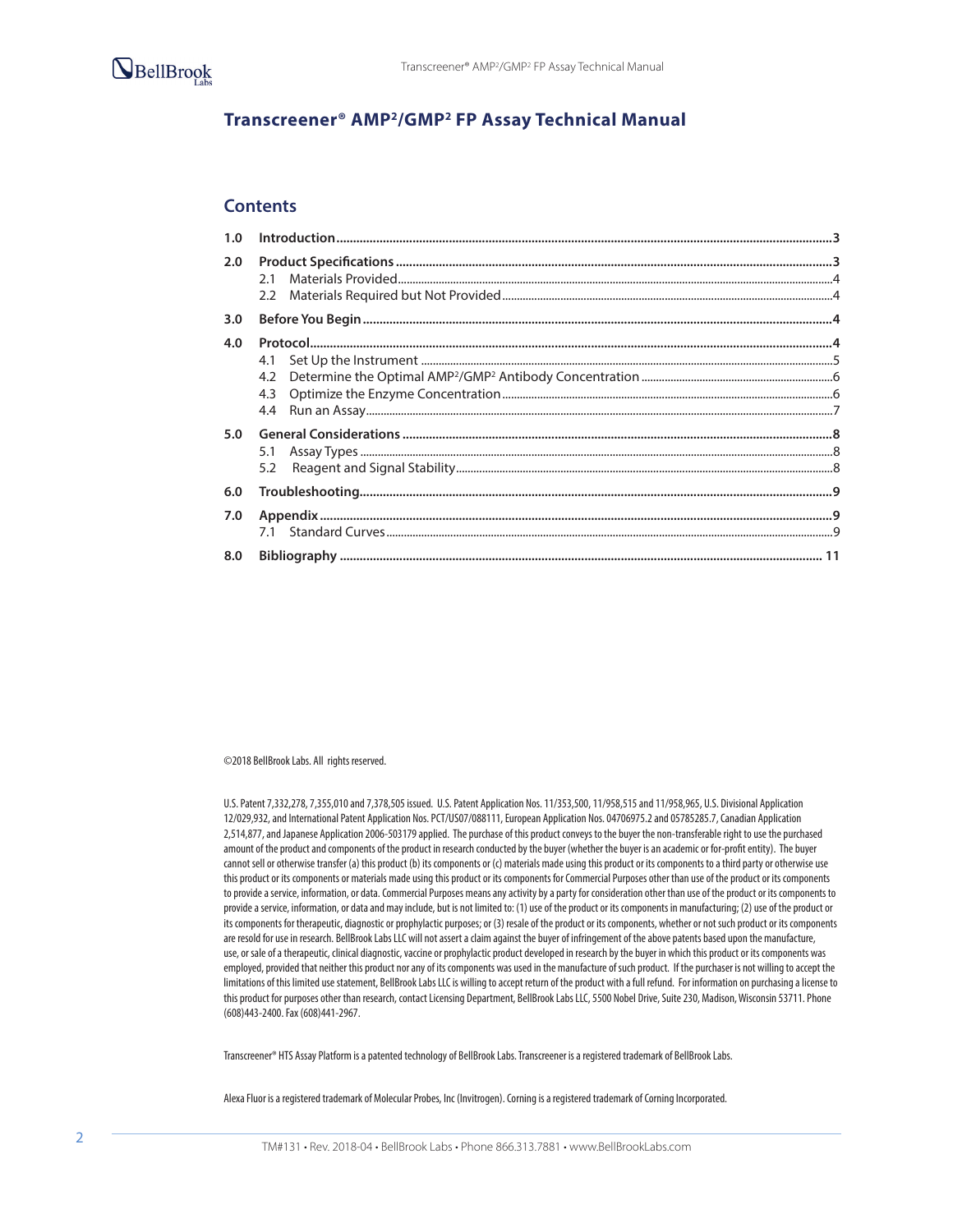# $\mathbf{Q}_{\text{BellBrook}}$

# **1.0 Introduction**

The Transcreener® AMP2/GMP2 FP Assay is a far-red, competitive fluorescence polarization (FP) assay (**Figure 1**). The assay can be used with any enzyme that produce AMP or GMP, regardless of the substrate. Examples of enzymes include ubiquitin, small ubiquitin-related modifiers (SUMO), nucleic acid and protein ligases, phosphodiesterases (PDEs), and synthetases.

The Transcreener® assay is designed specifically for high-throughput screening (HTS), with a singleaddition, mix-and-read format. It offers reagent stability and compatibility with commonly used multimode plate readers. The generic nature of the Transcreener® HTS assay platform eliminates delays involved in assay development for new HTS targets and greatly simplifies compound and inhibitor profiling across multiple target families.

The Transcreener® AMP2/GMP2 FP Assay provides the following benefits:

- Accommodates ATP/cAMP/cGMP concentrations ranging from1 µM to 1,000 µM.
- Excellent data quality ( $Z' \ge 0.7$ ) and signal ( $\ge 100$  mP polarization shift) at low substrate conversion using normal reaction conditions.
- Overcomes the need for time-consuming, one-off assay development for individual members within a group transfer enzyme family by using a single set of assay reagents that detect an invariant product.
- Far-red tracer further minimizes interference from fluorescent compounds and light scattering.



# **Figure 1. Schematic overview of**

**the Transcreener® AMP2 /GMP2 FP Assay.** The Transcreener® AMP/GMP Detection Mixture contains an AMP/ GMP Alexa Fluor® 633 tracer bound to an AMP<sup>2</sup>/GMP<sup>2</sup> antibody. AMP/ GMP produced by the target enzyme displaces the tracer, which rotates freely, causing a decrease in FP.

# **2.0 Product Specifications**

| <b>Product</b>                                            | Quantity           | Part#    |  |
|-----------------------------------------------------------|--------------------|----------|--|
| Transcreener® AMP <sup>2</sup> /GMP <sup>2</sup> FP Assay | $1,000$ assays $*$ | 3015-1K  |  |
|                                                           | 10,000 assays $*$  | 3015-10K |  |

\*The exact number of assays depends on enzyme reaction conditions. The kits are designed for use with 384-well plates, using 20 µL reaction volumes.

#### **Storage**

Store all reagents at –20°C upon receipt.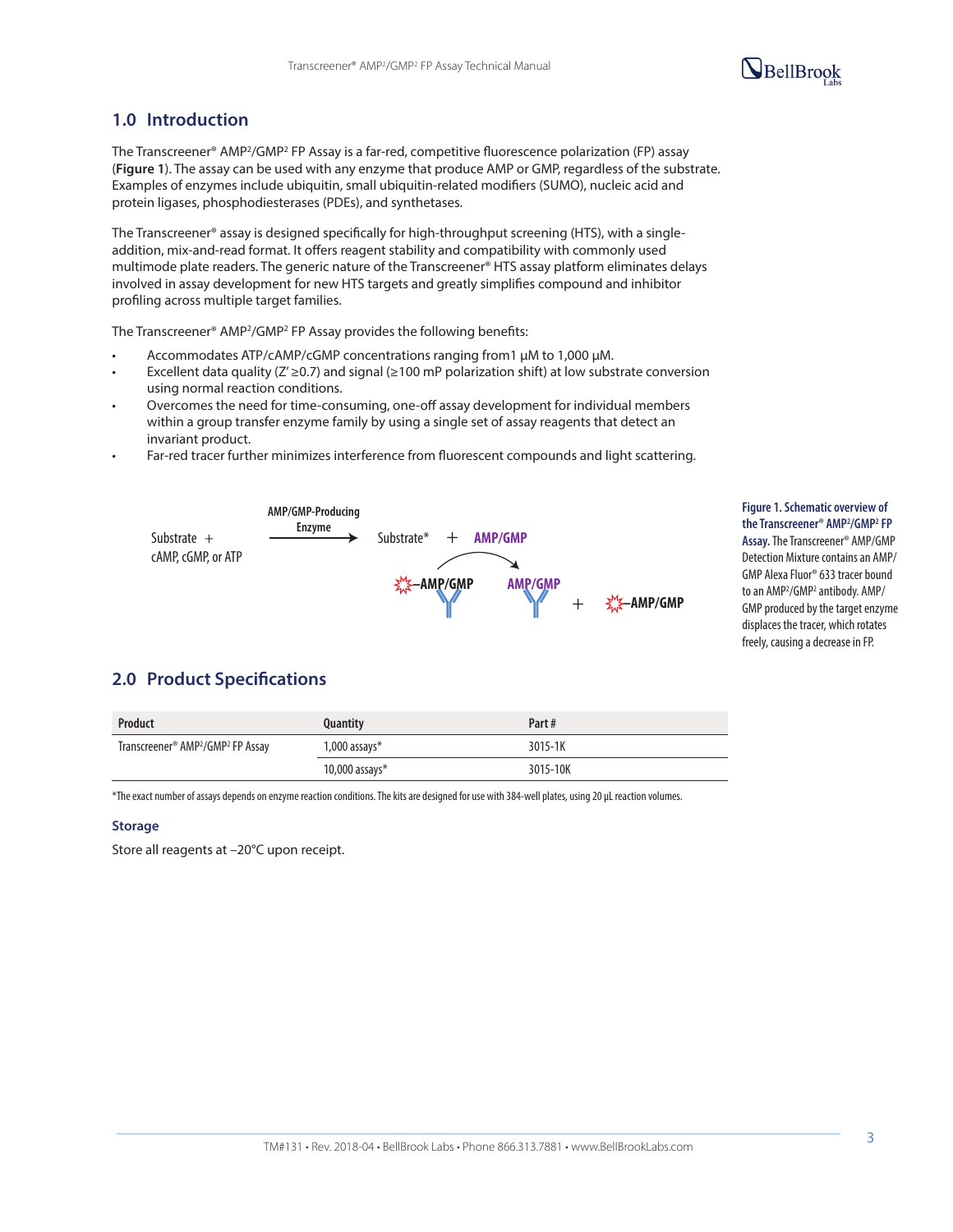

## **2.1 Materials Provided**

| Component                                                                 | Composition                                                              | <b>Notes</b>                                                                                                                                                                                                                                                                                                                                                                                |
|---------------------------------------------------------------------------|--------------------------------------------------------------------------|---------------------------------------------------------------------------------------------------------------------------------------------------------------------------------------------------------------------------------------------------------------------------------------------------------------------------------------------------------------------------------------------|
| AMP <sup>2</sup> /GMP <sup>2</sup> Antibody                               | 1.2 mg/mL solution in PBS with<br>10% glycerol*                          | The concentration of AMP <sup>2</sup> /GMP <sup>2</sup> Antibody needed for an enzyme<br>target is dependent upon the ATP/cAMP/cGMP concentration and<br>buffer conditions in the enzyme reaction (see Section 4.2). Sufficient<br>antibody is included in the kit to complete 1,000 assays (Part #3015-<br>1K) or 10,000 assays (Part # 3015-10K) at an ATP concentration up to<br>100 µM. |
| AMP <sup>2</sup> /GMP <sup>2</sup> Alexa Fluor <sup>®</sup> 633<br>Tracer | 800 nM solution in 2 mM HEPES<br>( $pH$ 7.5) containing 0.01%<br>Brij-35 | The final tracer concentration in the 20 µL reaction is 4 nM.                                                                                                                                                                                                                                                                                                                               |
| <b>Tris Solution</b>                                                      | 1 M Tris (pH 7.5)                                                        | Tris Solution is used to buffer the Detection Mixture.                                                                                                                                                                                                                                                                                                                                      |
| AMP                                                                       | $5 \text{ mM}$                                                           | AMP is used to create an ATP/AMP or cAMP/AMP standard curve.                                                                                                                                                                                                                                                                                                                                |
| GMP                                                                       | $5 \text{ mM}$                                                           | GMP is used to create a cGMP/GMP standard curve.                                                                                                                                                                                                                                                                                                                                            |
|                                                                           |                                                                          |                                                                                                                                                                                                                                                                                                                                                                                             |

\*The exact concentration may vary from batch to batch. Please refer to the Certificate of Analysis for an accurate concentration.

### **2.2 Materials Required but Not Provided**

- *Ultrapure Water*—Some deionized water systems are contaminated with nucleases that can degrade both nucleotide substrates and products, reducing assay performance. Careful handling and use of ultrapure water eliminates this potential problem.
- *Enzyme*—Transcreener® AMP/GMP assays are designed for use with purified enzyme preparations. Contaminating enzymes, such as phosphatases or nucleotidases, can produce background signal and reduce the assay window.
	- *Enzyme Buffer Components*—User-supplied enzyme buffer components include enzyme, enzyme cofactors, substrates, and test compounds.
	- *Plate Reader*—A multidetection microplate reader configured to measure FP of the Alexa Fluor® 633 tracer is required. The Transcreener AMP<sup>2</sup>/GMP<sup>2</sup> FP Assay has been successfully used on the following instruments: BMG Labtech PHERAstar; Perkin Elmer EnVision®; and Tecan Safire2™.
	- *Assay Plates*—It is important to use assay plates that are entirely black with a nonbinding surface. We recommend Corning® 384-well plates (Cat. # 4514). The suggested plate has a square well top that enables easier robotic pipetting and a round bottom that allows good Z' factors. It has a recommended working volume of 2–20 µL.
- *Liquid Handling Devices*—Use liquid handling devices that can accurately dispense a minimum volume of 2.5 µL into 384-well plates.

## **3.0 Before You Begin**

- 1. Read the entire protocol and note any reagents or equipment needed (see **Section 2.2**).
- 2. Check the FP instrument and verify that it is compatible with the assay being performed (see **Section 4.1**).

## **4.0 Protocol**

The Transcreener® AMP2/GMP2 FP Assay protocol consists of 4 steps (**Figure 2**). The protocol was developed for a 384-well format, using a 15 µL enzyme reaction and 20 µL final volume at the time that the plates are read. The use of different densities or reaction volumes will require changes in reagent quantities.



**Note:** Contact BellBrook Labs Technical Service for suppliers and catalog numbers for buffer components, and additional information regarding setup of FP instruments.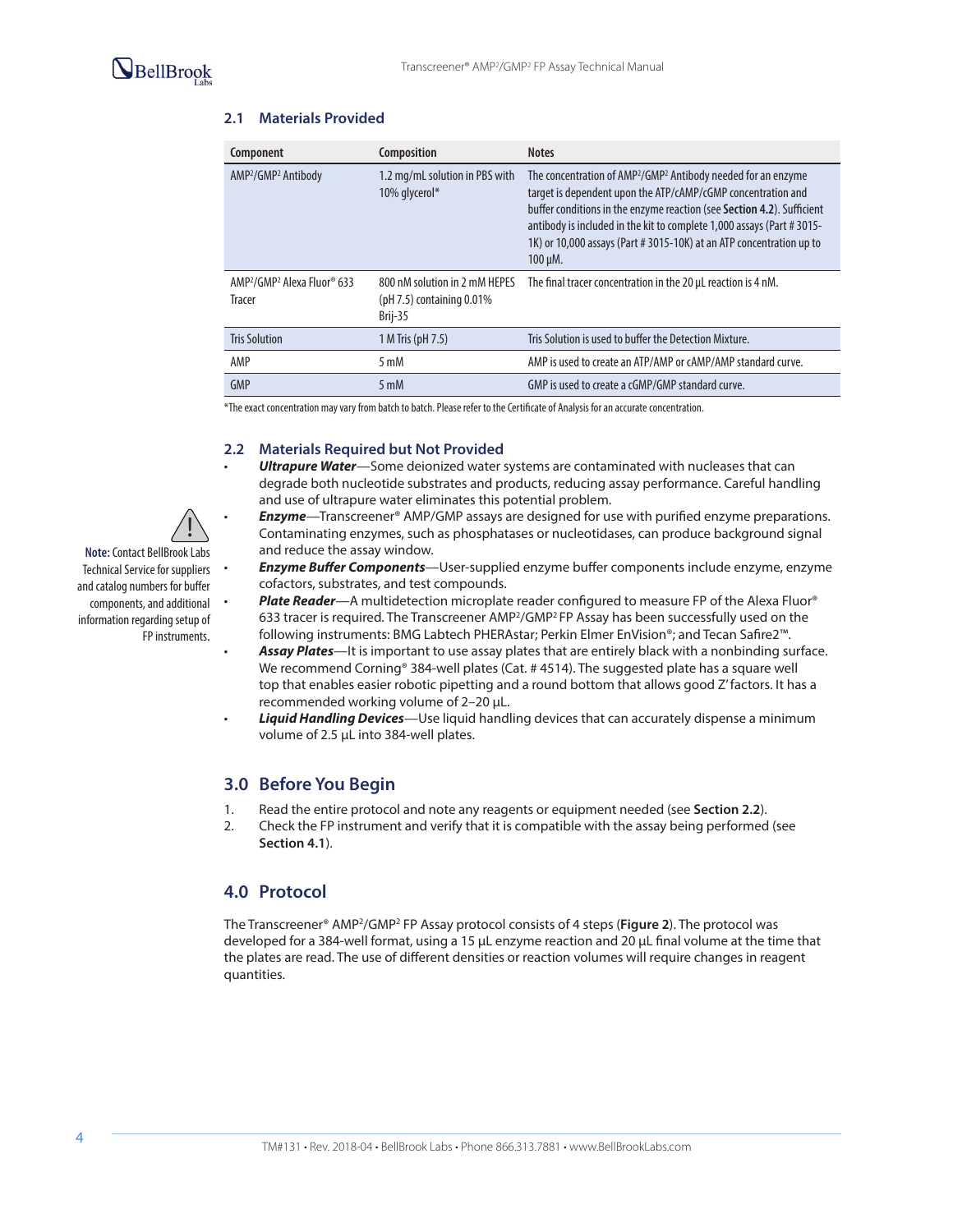

#### **Figure 2. An outline of the procedure.** The assay consists of 4 main steps with a mix-and-read format.



## **4.1 Set Up the Instrument**

Becoming familiar with ideal instrument settings for FP is essential to the success of the Transcreener® AMP2/GMP2 FP Red Assay.

#### **4.1.1 Verify That the Instrument Measures FP**

Ensure that the instrument is capable of measuring FP (not simply fluorescence intensity) of Alexa Fluor® 633.

#### **4.1.2 Define the Maximum FP Window for the Instrument**

Measuring high (tracer + antibody) and low (free tracer) FP will define the maximum assay window of your specific instrument. Prepare High and Low FP Mixtures in quantities sufficient to perform at least 6 replicates for each condition.

Use AMP<sup>2</sup>/GMP<sup>2</sup> Alexa Fluor® 633 Tracer and Stop & Detect Buffer B at 0.25X concentration in a 20 µL final reaction volume. This mimics the 4-fold dilution when adding 5 µL of detection mixture to 15 µL of an enzyme reaction. As an example, the 1X detection mixture may contain 16 nM tracer. After adding this to the enzyme reaction, the concentration in the final 20 µL reaction volume would be 4 nM.

### *High FP Mixture*

Prepare the following solution:

| Component                                                              | <b>Stock Concentration</b> | <b>Final Concentration</b> | Example: 25 Assays | <b>Your Numbers</b> |
|------------------------------------------------------------------------|----------------------------|----------------------------|--------------------|---------------------|
| AMP <sup>2</sup> /GMP <sup>2</sup> Antibody                            | $1.2 \text{ mg/mL}$        | $20 \mu q/mL$              | $8.3$ µL           |                     |
| <b>Tris Solution</b>                                                   | 1 M                        | $12.5 \text{ mM}$          | $6.3$ µL           |                     |
| AMP <sup>2</sup> /GMP <sup>2</sup> Alexa Fluor <sup>®</sup> 633 Tracer | 800 nM                     | 4 <sub>nM</sub>            | $2.5$ uL           |                     |
| Water                                                                  |                            |                            | 483 µL             |                     |
| <b>Total</b>                                                           |                            |                            | $500.0 \mu L$      |                     |

The assay window will depend upon your initial ATP/cAMP/cGMP concentration. These volumes can be adjusted for fewer assays and different ATP/cAMP/cGMP concentrations.

#### *Low FP Mixture*

Prepare the following solution:

| Component                                                              | <b>Stock Concentration</b> | <b>Final Concentration</b> | Example: 25 Assays | <b>Your Numbers</b> |
|------------------------------------------------------------------------|----------------------------|----------------------------|--------------------|---------------------|
| <b>Tris Solution</b>                                                   | 1 M                        | $12.5 \text{ mM}$          | $6.3$ uL           |                     |
| AMP <sup>2</sup> /GMP <sup>2</sup> Alexa Fluor <sup>®</sup> 633 Tracer | 800 nM                     | 4 nM                       | $2.5$ uL           |                     |
| Water                                                                  |                            |                            | 491.2 µL           |                     |
| <b>Total</b>                                                           |                            |                            | $500.0 \mu L$      |                     |

**Note:** A complete list of instruments and instrument-specific application notes can be found online at: https:// www.bellbrooklabs.com/technicalresources/instrument-compatibility Contact BellBrook Labs Technical Service if you have questions about settings and filter sets for a specific instrument. !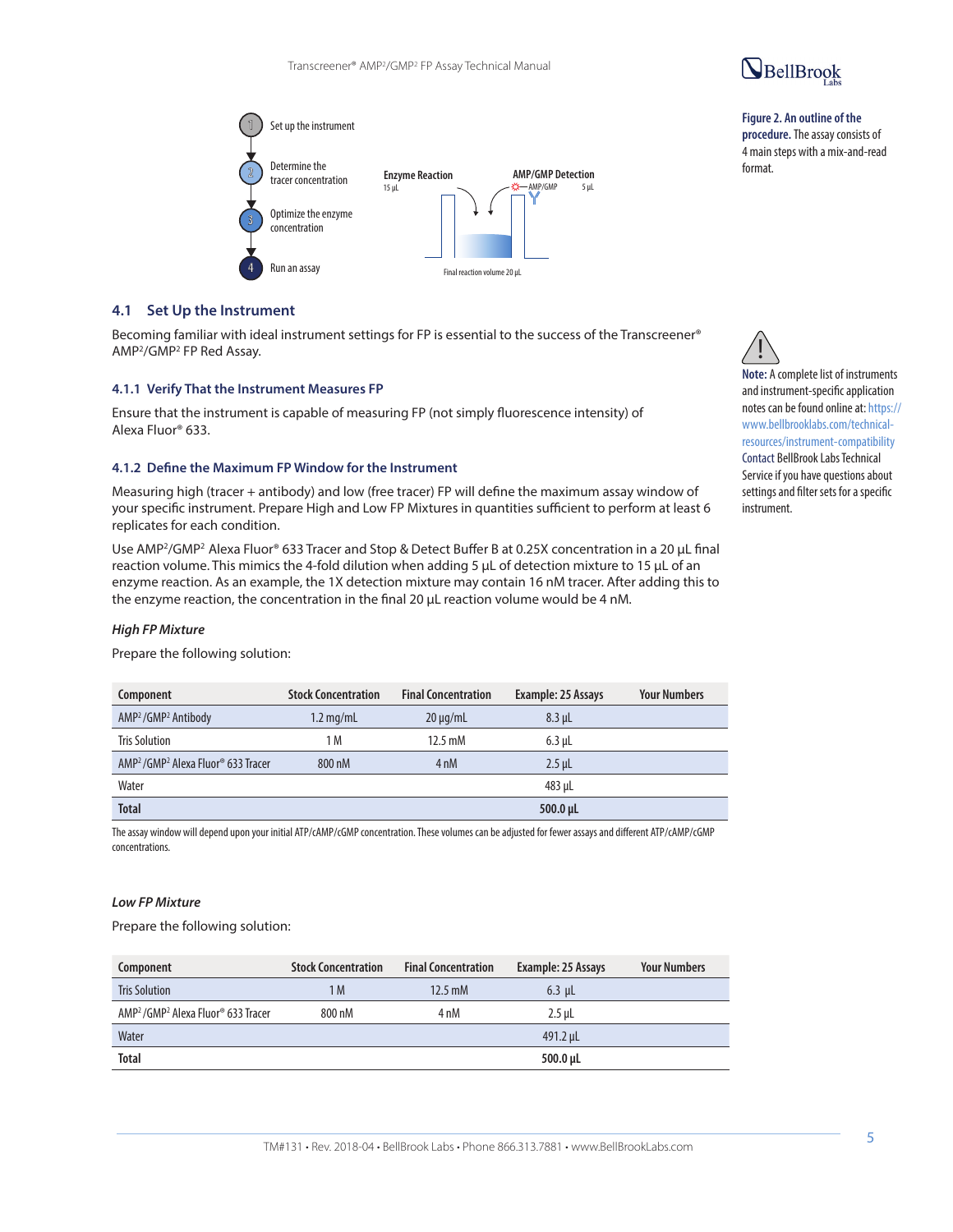# BellBrook



**Caution:** Contact BellBrook Labs Technical Service for assistance if the assay window is <150 mP.

# **4.1.3 Measure the FP**

Subtract the Low FP Mixture readings from the corresponding High FP Mixture readings.The difference between the low and high FP values should be >150 mP.

### **4.2 Determine the Optimal AMP2/GMP2 Antibody Concentration**

The antibody is the only assay component that requires adjustment for different reaction conditions. Its concentration will define the dynamic range of the assay, and it should be adjusted based on the ATP/ cAMP/cGMP concentration used in the enzyme reactions. We have determined optimal AMP2/GMP2 Antibody concentrations for nucleotide concentrations up to 1,000 µM (**Table 2**) in a simple buffer system.

**Table 1. Optimal concentrations of AMP2 /GMP2 Antibody for various nucleotide concentrations.** 



**Note:** Contact BellBrook Labs Technical Service for assistance if you require nucleotide concentrations outside this range.

| ATP/cAMP/cGMP Concentration<br>in 15 µL Enzyme Reaction | AMP <sup>2</sup> /GMP <sup>2</sup> Antibody<br><b>Concentration in 1X AMP/GMP</b><br><b>Detection Mixture</b> |
|---------------------------------------------------------|---------------------------------------------------------------------------------------------------------------|
| $0.1 - 10 \mu M$                                        | $3 \mu q/mL$                                                                                                  |
| $11 - 100 \mu M$                                        | $13 \mu q/mL$                                                                                                 |
| $101 - 1,000 \mu M$                                     | $110 \mu q/mL$                                                                                                |

#### **4.3 Optimize the Enzyme Concentration**

Perform an enzyme titration to identify the optimal enzyme concentration for the Transcreener® AMP2/ GMP2 FP Assay. Use enzyme buffer conditions, substrate, and nucleotide concentrations that are optimal for your target enzyme. If a compound screen is planned, you should include the library solvent at its final assay concentration. We routinely use enzyme buffer containing 35 mM HEPES (pH 7.5), 4 mM MgCl., 1% DMSO (test compound solvent), 0.015% Brij-35, and ATP/cAMP/cGMP. Run your enzymatic reaction at its requisite temperature and time period.

#### **4.3.1 Enzyme Titration Steps**

To achieve the most robust assay and a high signal, the quantity of enzyme required to produce a 50–80% The state of the state of the state of the state of the state of the state of the state of the state of the state of t change in FP signal is ideal (EC<sub>50</sub> to EC<sub>80</sub>) for screening of large compound libraries and generating inhibitor dose-response curves (see Figure 3). To determine the EC<sub>80</sub> enzyme concentration, use the following equation:

 $EC_{\text{on}} = (80 \div (100 - 80))^{(1 + \text{hillslope})} \times EC_{\text{on}}$ 

**Figure 3. Enzyme titration curve.** The ideal range of enzyme concentrations is shown in red.

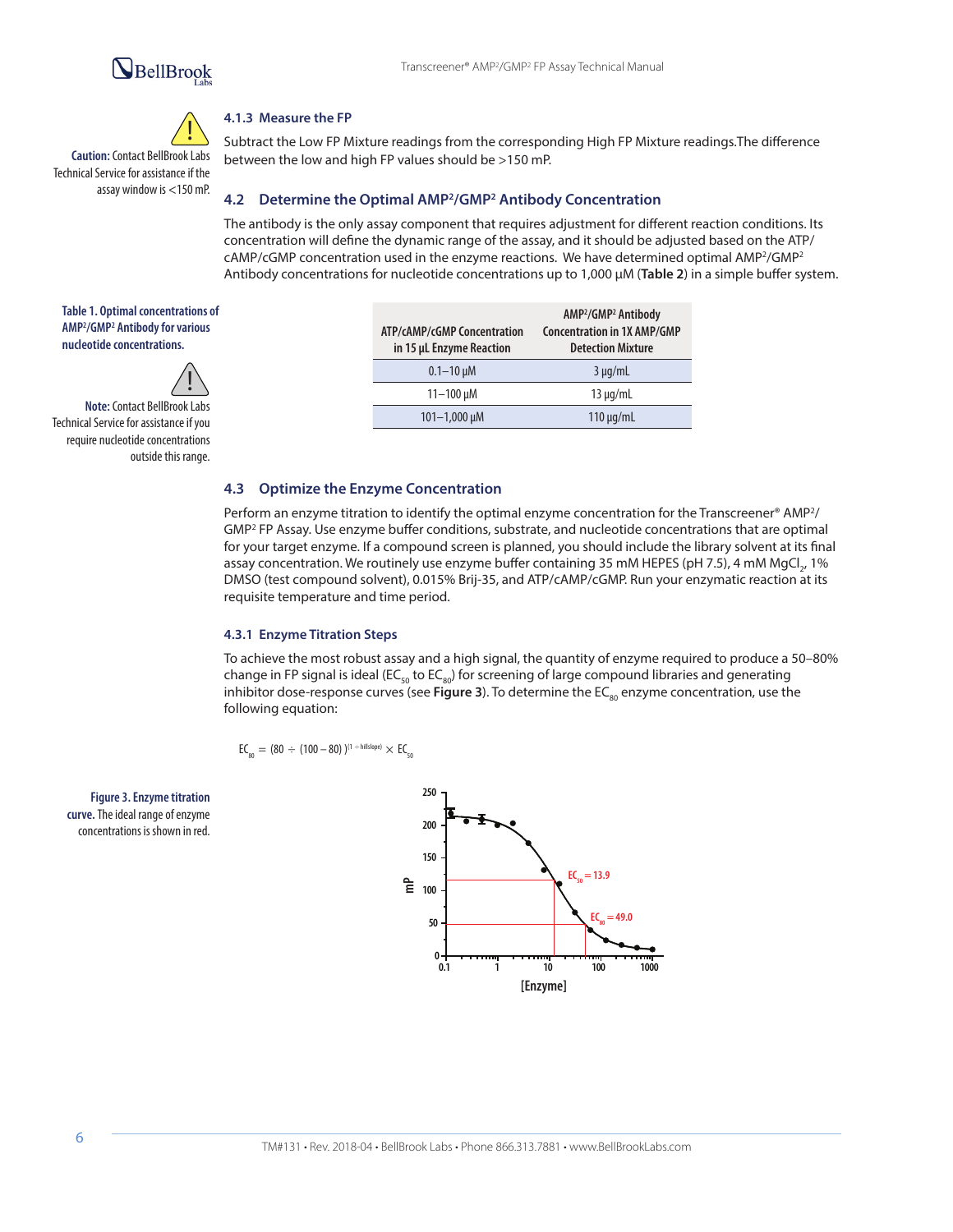

### **4.3.2 Enzyme Assay Controls**

The enzyme reaction controls define the limits of the enzyme assay.

| Component                                               | <b>Notes</b>                                                                                                                                                                                                                                                                                                                          |
|---------------------------------------------------------|---------------------------------------------------------------------------------------------------------------------------------------------------------------------------------------------------------------------------------------------------------------------------------------------------------------------------------------|
| 0% ATP/cAMP/cGMP Conversion Control                     | This control consists of the AMP/GMP Detection Mixture, the enzyme reaction components<br>(without enzyme), and 100% ATP/cAMP/cGMP (0% AMP/GMP). It defines the upper limit of<br>the assay window.                                                                                                                                   |
| 100% ATP/cAMP/cGMP Conversion Control                   | This control consists of the AMP/GMP Detection Mixture, the enzyme reaction components<br>(without enzyme), and 100% AMP/GMP (0% ATP/cAMP/cGMP). It defines the lower limit of the<br>assay window.                                                                                                                                   |
| Minus-Nucleotide Control and<br>Minus-Substrate Control | To verify that the enzyme does not interfere with the detection module, perform an enzyme<br>titration in the absence of nucleotide (i.e., ATP/cAMP/cGMP).                                                                                                                                                                            |
| <b>AMP/GMP Standard Curve</b>                           | Although optional, an AMP/GMP standard curve can be useful to ensure day-to-day<br>reproducibility and that the assay conditions were performed using initial rates. It can also be<br>used to calculate product formed and inhibitor IC <sub>50</sub> values. See Section 7.1 for a description of<br>how to run the standard curve. |
| <b>Background Control</b>                               | Use only 0.5X enzyme reaction conditions and Tris Solution.                                                                                                                                                                                                                                                                           |

### **4.4 Run an Assay**

#### **4.4.1 Experimental Samples**

- 1. Add the enzyme reaction mixture to test compounds and mix on a plate shaker.
- 2. Start the reaction by adding ATP/cAMP/cGMP, then mix. The final volume of the enzyme reaction mixture should be 15 µL. Incubate at a temperature and time ideal for the enzyme target before adding the AMP/GMP Detection Mixture.
- 3. Prepare 1X AMP/GMP Detection Mixture as follows:

|                                                         | ATP/cAMP/cGMP Concentration: Examples |                  |                     |                     |
|---------------------------------------------------------|---------------------------------------|------------------|---------------------|---------------------|
| Component                                               | $0.1 - 10 \mu M$                      | $11 - 100 \mu M$ | $101 - 1,000 \mu M$ | <b>Your Numbers</b> |
| AMP <sup>2</sup> /GMP <sup>2</sup> Antibody (1.2 mg/mL) | $12.5$ µL                             | 54.2 µL          | 458.3 µL            |                     |
| AMP/GMP Alexa Fluor® 633 Tracer (800 nM)                | $100 \mu L$                           | $100 \mu L$      | $100 \mu L$         |                     |
| Tris Solution (1 M)                                     | $250$ µL                              | $250$ µL         | $250$ µL            |                     |
| Water                                                   | $4,637.5$ µL                          | 4,595.8 µL       | 4,191.7 µL          |                     |
| <b>Total</b>                                            | $5,000 \mu L$                         | $5,000 \,\mu$ L  | $5,000 \mu L$       |                     |

Final concentrations in the detection mixture should be 50 mM Tris (pH 7.5), 16 nM AMP<sup>2</sup>/GMP<sup>2</sup> Alexa Fluor® 633 Tracer, and variable AMP2/GMP2 Antibody.

- 4. Add 5 µL of 1X AMP/GMP Detection Mixture to 15 µL of the enzyme reaction. Mix using a plate shaker.
- 5. Incubate at room temperature (20–25°C) for at least 90 minutes and measure FP.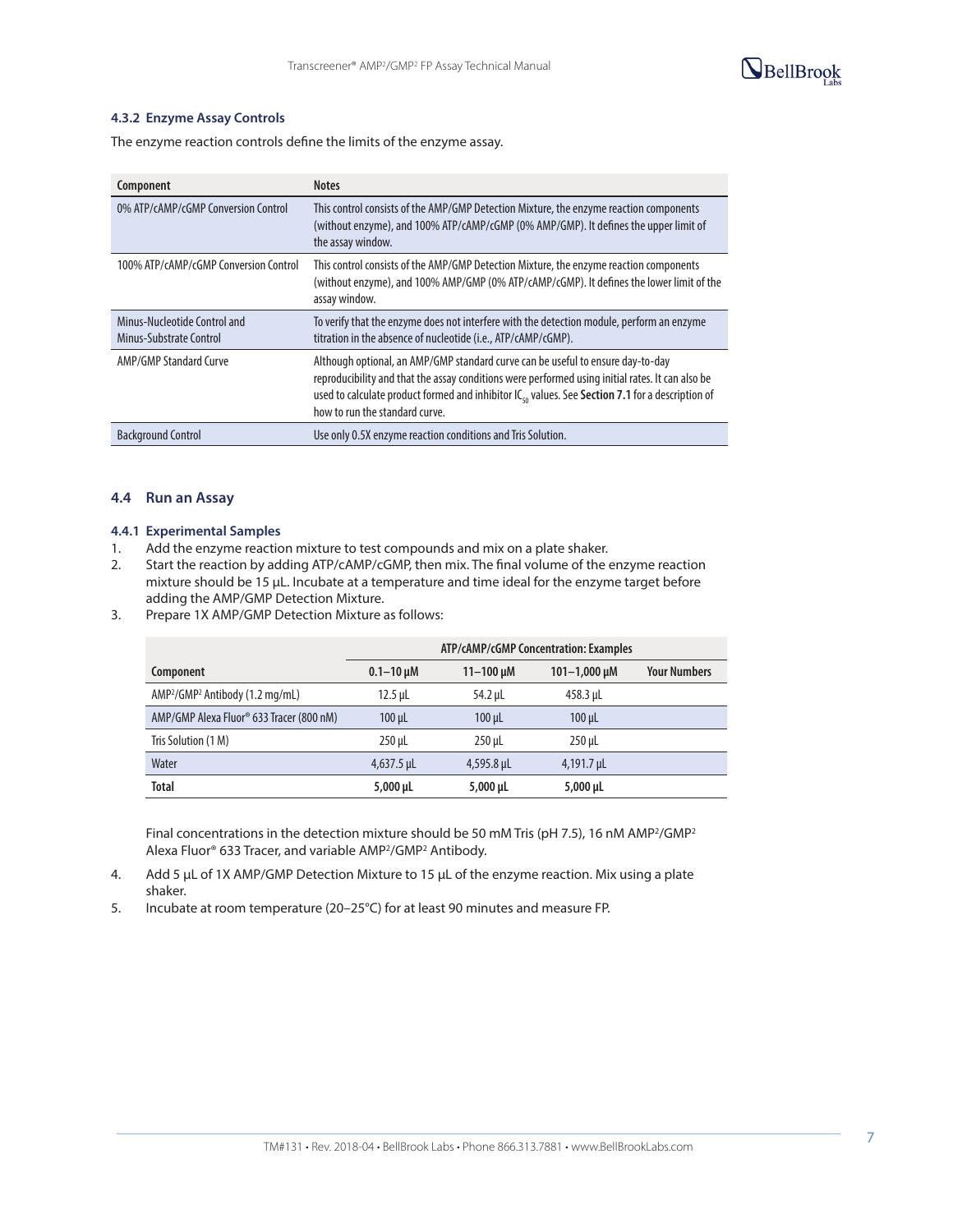

#### **4.4.2 AMP/GMP Detection Controls**

These controls are used to calibrate the FP plate reader and are added to wells that do not contain enzyme.

| Component                            | <b>Notes</b>                                                                                                                                                                                                                                                                  |
|--------------------------------------|-------------------------------------------------------------------------------------------------------------------------------------------------------------------------------------------------------------------------------------------------------------------------------|
| Minus Antibody (Free Tracer) Control | This control contains the AMP/GMP Alexa Fluor <sup>®</sup> 633 Tracer without the AMP <sup>2</sup> /GMP <sup>2</sup> Antibody<br>and is set to 20 mP.                                                                                                                         |
| <b>Minus Tracer Control</b>          | This control contains the AMP <sup>2</sup> /GMP <sup>2</sup> Antibody without the AMP/GMP Alexa Fluor <sup>®</sup> 633<br>Tracer and is used as a sample blank for all wells. It contains the same AMP <sup>2</sup> /GMP <sup>2</sup> Antibody<br>concentration in all wells. |

# **5.0 General Considerations**

#### **5.1 Assay Types**

#### **5.1.1. Endpoint Assay**

The Transcreener® AMP2/GMP2 FP Assay is designed for endpoint readout.

#### **5.1.2 Real-Time Assay**

This assay can be performed in real time by eliminating stop reagents and including the AMP/GMP Detection Mixture components (antibody and tracer) in the enzyme reaction. However, this mode should only be used for relative activity comparisons, because the extended signal equilibration time precludes accurate quantitation of AMP/GMP.

#### **5.2 Reagent and Signal Stability**

The Transcreener® technology provides a robust and stable assay method to detect AMP/GMP.

#### **5.2.1 Signal Stability**

The stability of the FP assay window at 10% substrate conversion was determined after the addition of the AMP/GMP Detection Mixture to the standard samples. The FP assay window at 10% substrate conversion (10 µM) remained constant (<10% change) for at least 24 hours at room temperature (20–25°C). If you plan to read FP on the following day, seal the plates to prevent evaporation.

#### **5.2.2 AMP/GMP Detection Mixture Stability**

The AMP/GMP Detection Mixture is stable for at least 16 hours at room temperature (20–25°C). If you prepare the AMP/GMP Detection Mixture more than 30 minutes before addition, store it on ice or at 4°C until needed to help decrease the equilibration time.

#### **5.2.3 Stopping the Reaction**

We have inhibited the activity of several phosphodiesterases and ubiquitin ligases by the addition of Stop Buffer B, 5X (200 mM HEPES, 0.2% Brij®-35, and 400 mM EDTA [pH 7.5]). This buffer can be purchased separately: Part #2139 (1 mL) or 2140 (10 mL)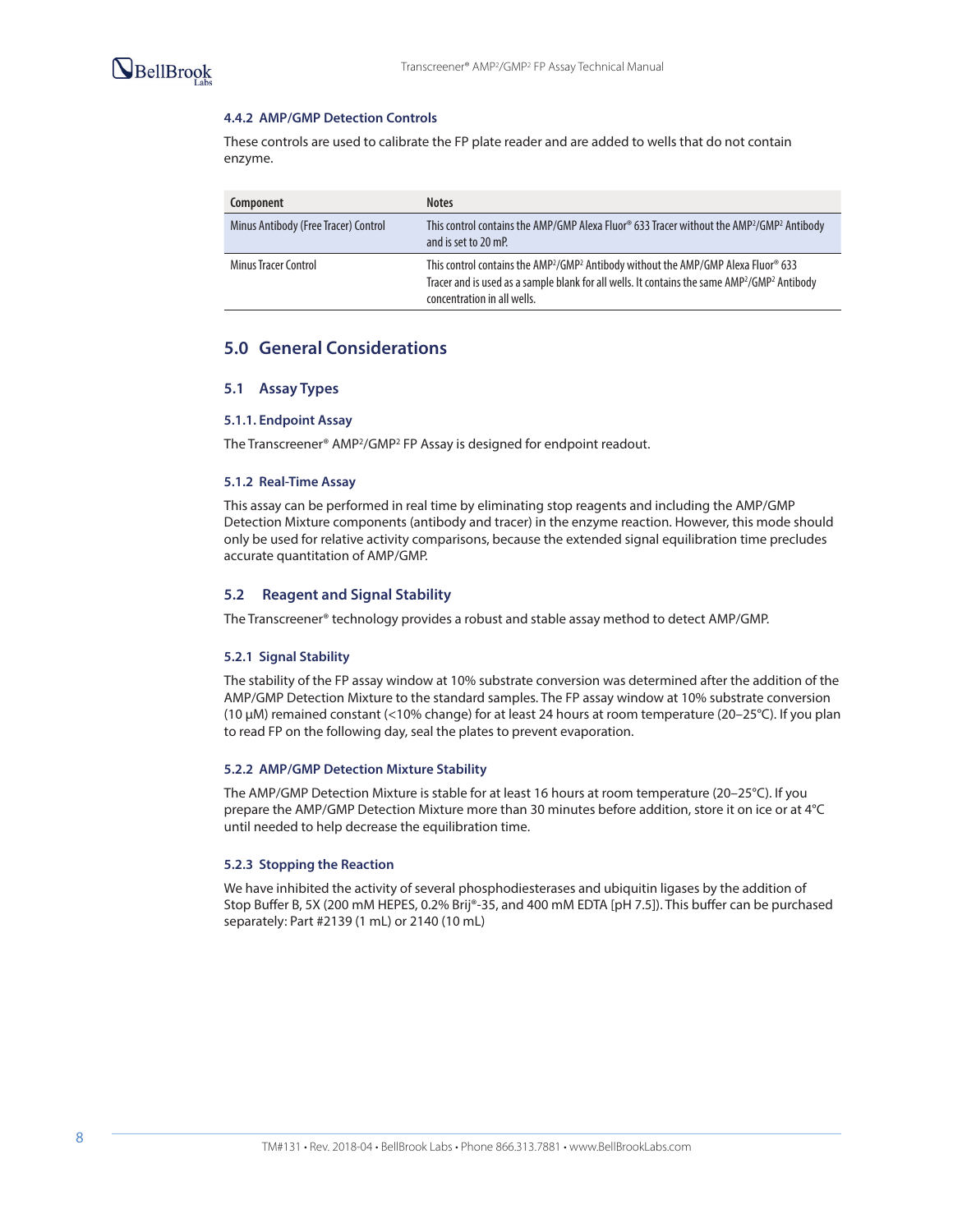

# **6.0 Troubleshooting**

| Problem                                                           | <b>Possible Causes and Solutions</b>                                                                                                                                                                                                                                                                                                                                                                                                                                                                                                                                                                                                                                                                                                                                     |  |  |  |
|-------------------------------------------------------------------|--------------------------------------------------------------------------------------------------------------------------------------------------------------------------------------------------------------------------------------------------------------------------------------------------------------------------------------------------------------------------------------------------------------------------------------------------------------------------------------------------------------------------------------------------------------------------------------------------------------------------------------------------------------------------------------------------------------------------------------------------------------------------|--|--|--|
| Low selectivity                                                   | Suboptimal antibody concentration<br>To achieve maximum sensitivity and assay window, the AMP2/GMP2<br>Antibody concentration must be optimized for each starting ATP/<br>cAMP/cGMP concentration.<br>ATP/cAMP/cGMP concentration out of range<br>Ensure that the starting ATP/cAMP/cGMP concentration is in the<br>$\bullet$<br>range of $1-1,000$ $\mu$ M.                                                                                                                                                                                                                                                                                                                                                                                                             |  |  |  |
| No change in FP<br>observed                                       | Low antibody/tracer activity<br>The tracer and antibody are stable for up to 6 freeze-thaw cycles. For<br>frequent use, aliquot the antibody and tracer and store the aliquots at<br>$-20^{\circ}$ C. Use a minimum of 20 µL aliquots.                                                                                                                                                                                                                                                                                                                                                                                                                                                                                                                                   |  |  |  |
| High background signal<br>or change in signal after<br>incubation | Nonspecific ATP/cAMP/cGMP hydrolysis<br>Aliquot the stock solution of nucleotide or prepare it fresh each time<br>to avoid frequent freeze-thaw cycles.<br>Interference from impurities<br>Nuclease contamination in the buffer can cause the assay window to<br>collapse, causing a change in FP. We recommend using nuclease-free<br>water and freshly prepared buffer for each assay.<br>Some compounds may interfere with the detection mixture, causing a<br>$\bullet$<br>change in signal.<br>Bovine serum albumin (BSA) at concentrations >1% interferes with<br>$\bullet$<br>the detection reagents. Detergents, such as Brij-35, can be substituted<br>for BSA in the enzyme reaction to prevent nonspecific binding of<br>enzymes and substrates to the plate. |  |  |  |

# **7.0 Appendix**

## **7.1 Standard Curves**

A standard curve (**Figure 5**) is required to convert mP values to product formation (AMP or GMP) for quantitative data analysis. Because the Transcreener® AMP2/GMP2 FP Assay relies on a competitive binding reaction, the response is nonlinear, and therefore the signal is not directly proportional to reaction progress.

The wells for the standard curve should contain all AMP/GMP reaction components except the enzyme and receive AMP/GMP Detection Mixture. The standard curve mimics an enzyme reaction (as ATP/cAMP/ cGMP concentration decreases, AMP/GMP concentration increases); the total nucleotide concentration remains constant. The standard curve allows calculation of the concentration of AMP/GMP produced in the enzyme reaction and, therefore, the % ATP/cAMP/cGMP consumed (% conversion). In this example, a 12-point standard curve was prepared using the concentrations shown in **Table 2**. Commonly, 8- to 12-point standard curves are used.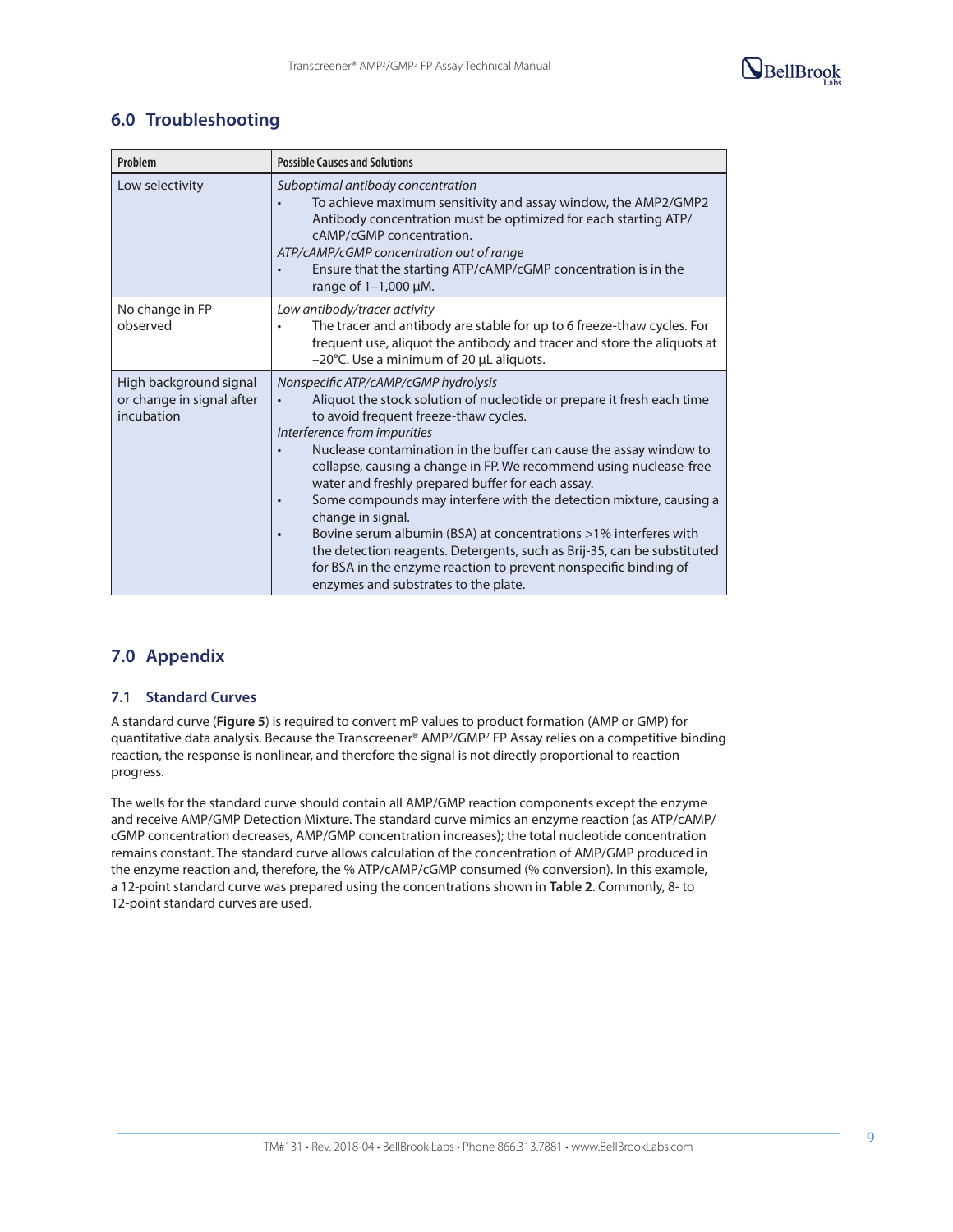# BellBrook



**Figure 4. Standard curves. A)** Sample data for standard curves starting at initial ATP concentrations of 0.1, 1, 10, and 100 µM are shown (ATP concentrations in the 15 µL mock enzyme reaction before the addition of Detection Mixture). A polarization shift of 60–100 mP and a Z' value of 0.5 indicates robust assay performance for HTS applications. For an initial ATP concentration of 0.1 µM, these criteria were achieved when less than 30 nM of AMP was present. For 100 µM ATP, this was achieved when 0.5% conversion (500 nM AMP) was present. **B)** Sample data for 1 µM standard curves are shown for the indicated nucleotides. The nucleotide concentration reflects the amount in the enzyme reaction before the addition of the AMP/GMP Detection Mixture. The data are plotted as ΔmP vs. [AMP/GMP] using Michaelis-Menten curve fitting.



Use the following equations to calculate the Z' factor:

$$
\Delta mP = mP_{initial [ATP/cAMP/cGMP]} - mP_{sample}
$$
\n
$$
Z' = 1 - \frac{[(3 \times SD_{initial [ATP/cAMP/cGMP]}) + (3 \times SD_{sample})]}{|(mP_{initial [ATP/cAMP/cGMP]}) - (mP_{sample})|}
$$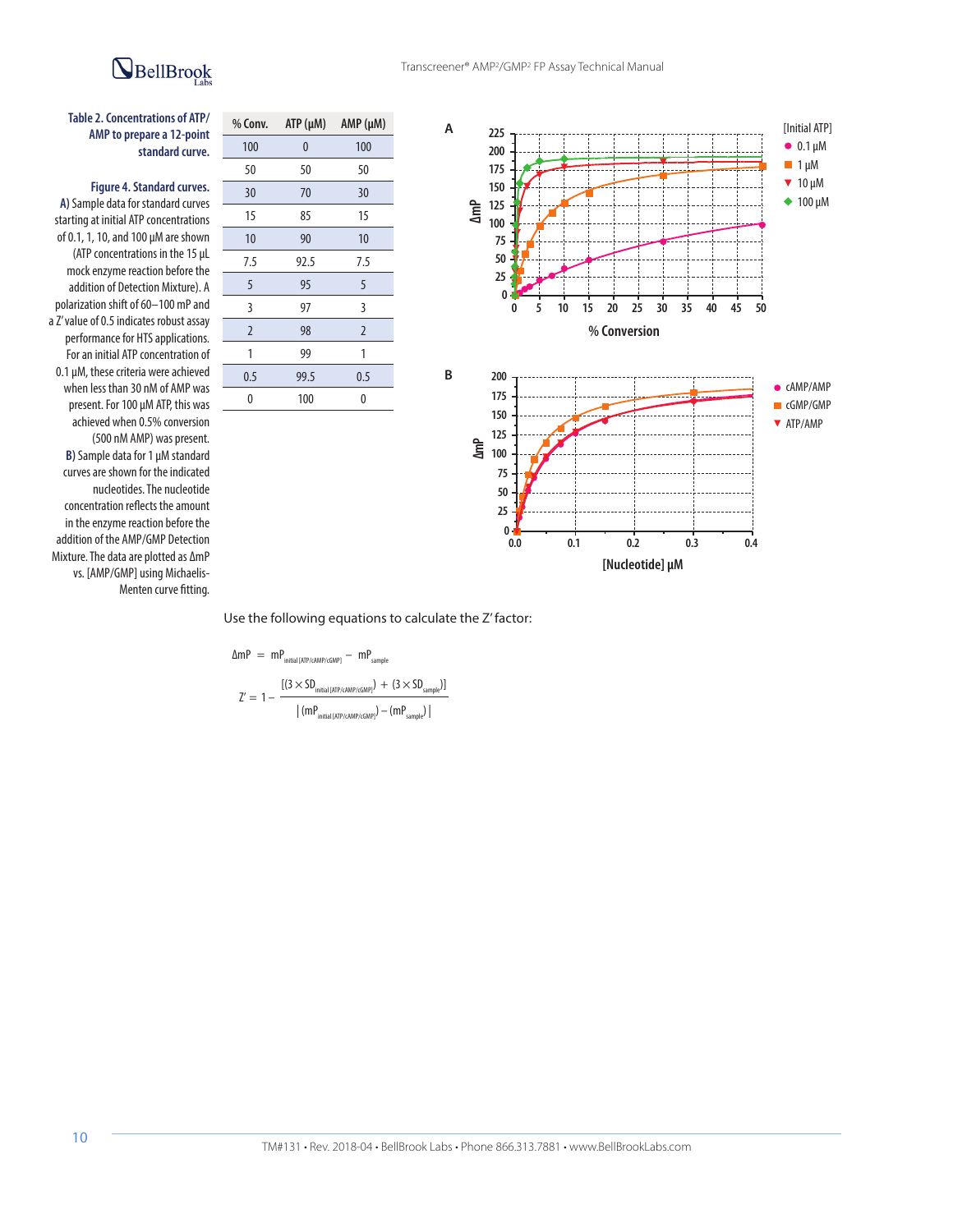

# **8.0 Bibliography**

Antczak C, Shum D, Radu C, et al. Development and validation of a high-density fluorescence polarizationbased assay for the trypanosoma RNA triphosphatase TbCet1. Comb Chem High Throughput Screen 2009; 12(3): 258–268.

Huss KL, Blonigen PE, Campbell RM. Development of a Transcreener™ kinase assay for protein kinase A and demonstration of concordance of data with a filter-binding assay format. J Biomol Screen 2007;12(4): 578–584.

Kleman-Leyer KM, Klink TA, Kopp AL, et al. Characterization and optimization of a red-shifted fluorescence polarization ADP detection assay. Assay Drug Dev Technol 2009;7(1): 56–65.

Klink TA, Kleman-Leyer KM, Kopp AL, et al. Evaluating PI3 kinase isoforms using Transcreener™ ADP assays. J Biomol Screen 2008;13(6): 476–485.

Liu Y, Zalameda L, Kim KW, et al. Discovery of acetyl-coenzyme A carboxylase 2 inhibitors: comparison of a fluorescence intensity-based phosphate assay and a fluorescence polarization-based ADP assay for highthroughput screening. Assay Drug Dev Technol 2007;5: 225–235.

Lowery RG, Kleman-Leyer KM. Transcreener™: screening enzymes involved in covalent regulation. Expert Opin Ther Targets 2006;10(1): 179–190.

Reifenberger JG, Pinghau G, Selvin PR. Progess in lanthanides as luminescent probes in Reviews in Fluorescence. Geddes CD, Lakowicz JR, eds. Vol. 2. 2005, Springer US, New York, pp 399–431.

Zhang JH, Chung TD, Oldenburg KR. A simple statistical parameter for use in evaluation and validation of high throughput screening assays. J Biomol Screen 2009; 4(2): 67–73.